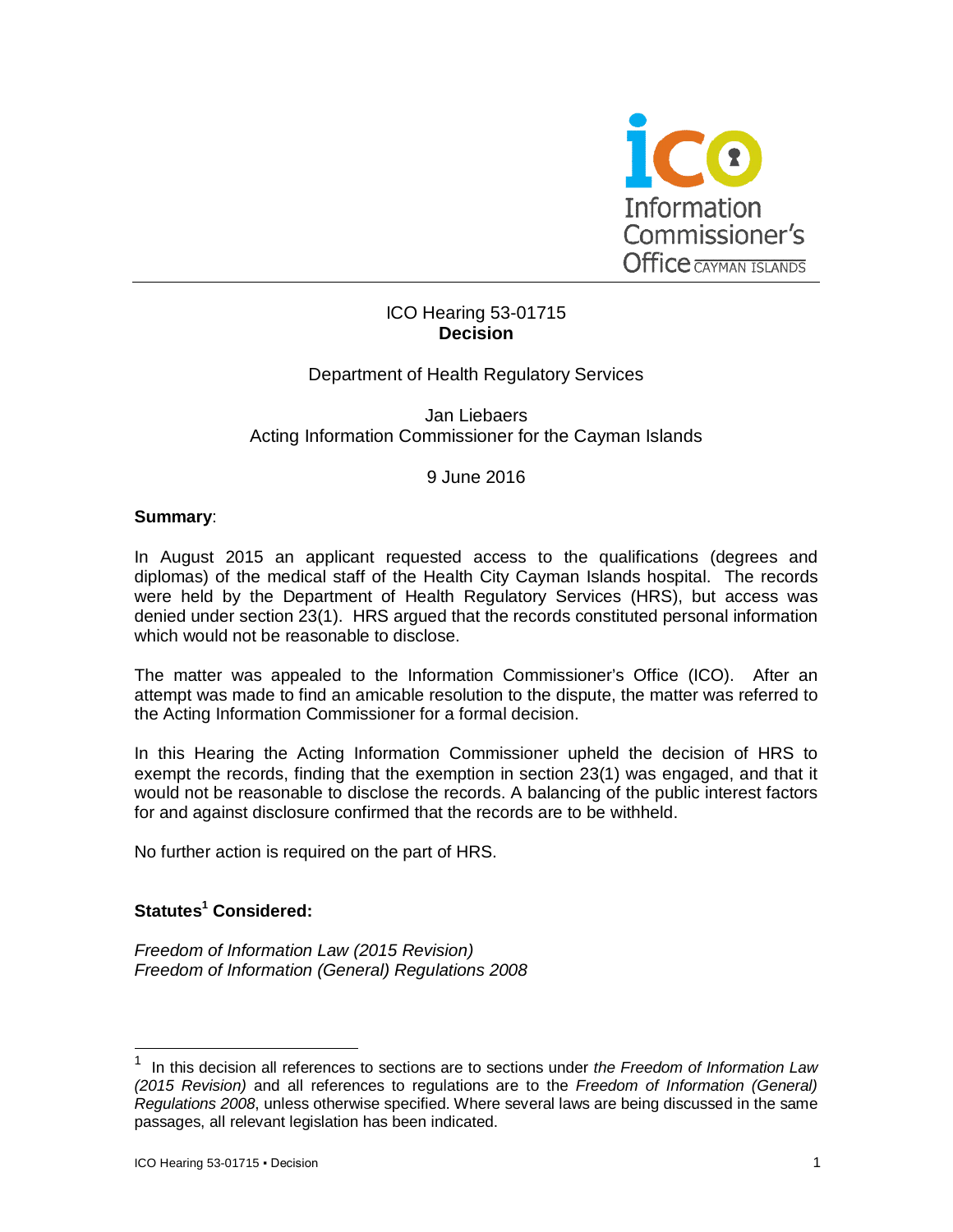### **Contents:**

# **A. INTRODUCTION**

[1] On 17 August 2015 the Applicant made a request to the Department of Health Regulatory Services (HRS) for a copy of:

> *the qualifications (including copy of their Tittles/Degree, etc.) of All the Doctors at the Cayman Islands Health City Tertiary Hospital.*

- [2] On 26 August 2015, HRS communicated to the Applicant that it was withholding the records under the exemption relating to personal information in section 23. In the initial decision the IM also provided the Applicant with a link to a listing with registration information of medical practitioners working for the Health City Hospital (HCCI) on the HRS website. The Applicant requested an internal review.
- [3] On 22 September 2015 the Chief Officer (CO), in her internal review decision, upheld the initial decision to withhold the responsive records by reason of section 23(1).
- [4] On 28 September 2015 the Applicant made an appeal to the Information Commissioner's Office (ICO), which was accepted on 8 October 2015.
- [5] The ICO suggested the HRS seek input from the individuals whose educational documents were involved in order to see if they would consent to their release. The Information Manager (IM) contacted HCCI and a joint response was provided by the HCCI Project Director, who indicated that HCCI did not agree with the disclosure, stating that HCCI is a "private company that is fully compliant with the law and hence [HCCI is] not in agreement with providing info on the FOI request."
- [6] The ICO also explored whether the Applicant would agree to inspect the records in a site visit at HRS. However, the Applicant stated that he required copies of the requested records, and would not be satisfied with simply viewing them.
- [7] As the appeal could not be resolved amicably and after some delays, the Applicant requested that the matter proceed to a formal hearing.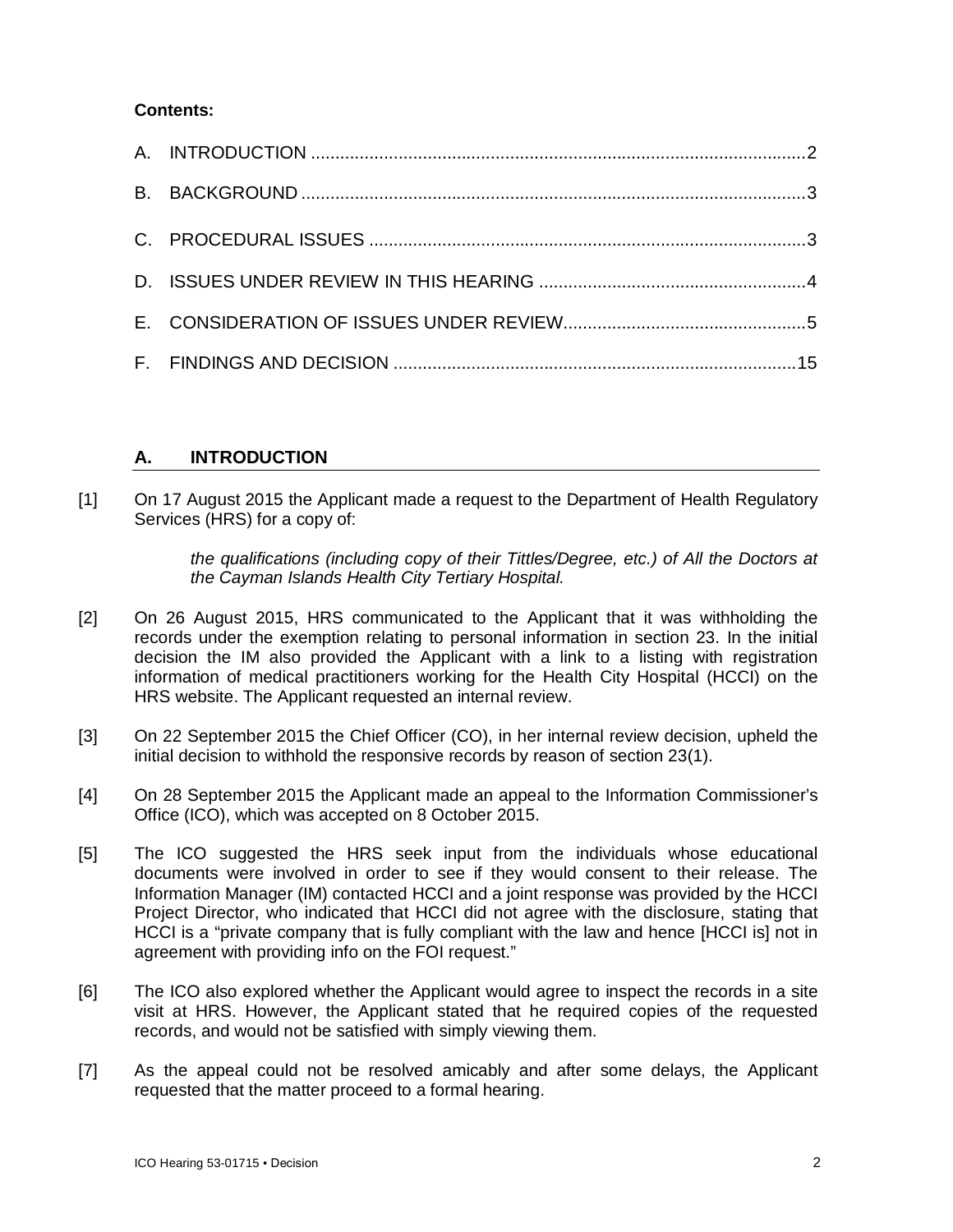# **B. BACKGROUND**

- [8] HRS was formed in 2008 following the merger between the Health Insurance Commission (HIC) and the Health Practice Commission (HPC). It consists of the Health Insurance Commission Board, the Health Practice Commission Board, the Medical & Dental Council, the Nursing & Midwifery Council, the Pharmacy Council, and the Council for Professions Allied with Medicine.
- [9] HRS regulates health insurance and health care services in the Cayman Islands, and assists the general public in resolving disputes pertaining to health insurance and health care services under the provisions of the Health Insurance Law, Health Insurance Commission Law, the Health Practice Law, and the Pharmacy Law and associated Regulations.
- [10] The functions of HRS are:
	- To investigate and resolve complaints and respond to inquiries;
	- To educate the public on health insurance and functions of the HIC;
	- To enforce the Health Insurance Law, the Health Practice Law and Regulations;
	- To collect Segregated Insurance Fund payments;
	- To register healthcare practitioners and facilities;
	- To inspect and certify healthcare facilities; and,
	- To provide administrative services to the Board.

## **C. PROCEDURAL ISSUES**

Conducting a public interest test:

- [11] In the initial decision of 26 August 2015 the IM mentioned that "The decision was made after… application of the public interest test." No further details were provided on this point.
- [12] As well, in the internal review decision of 22 September 2015 the CO confirmed the application of the exemption in section 23(1) without mentioning the public interest at all.
- [13] I will further expand on the definition of public interest provided in the Regulations, and consider how the public interest arguments apply to the present case, below. However, I want to clarify here that under section 26(1) public authorities and chief officers are required to apply a public interest test to certain exemptions, including the exemption that is being claimed in this case. In carrying out the public interest test, the IM or CO should state which public interest factors for and against disclosure apply to the request, and explain why, in their opinion, one side outweighs the other.<sup>2</sup> As well, section 6(5) instructs that,

*(5) Where the factors in favour of disclosure and those favouring nondisclosure are equal, the doubt shall be resolved in favour of disclosure but subject to the public interest test prescribed under section 26*.

 2 For an example, see: ICO *Hearing Decision 41-00000 Governor's Office* 10 July 2014 paras 126- 128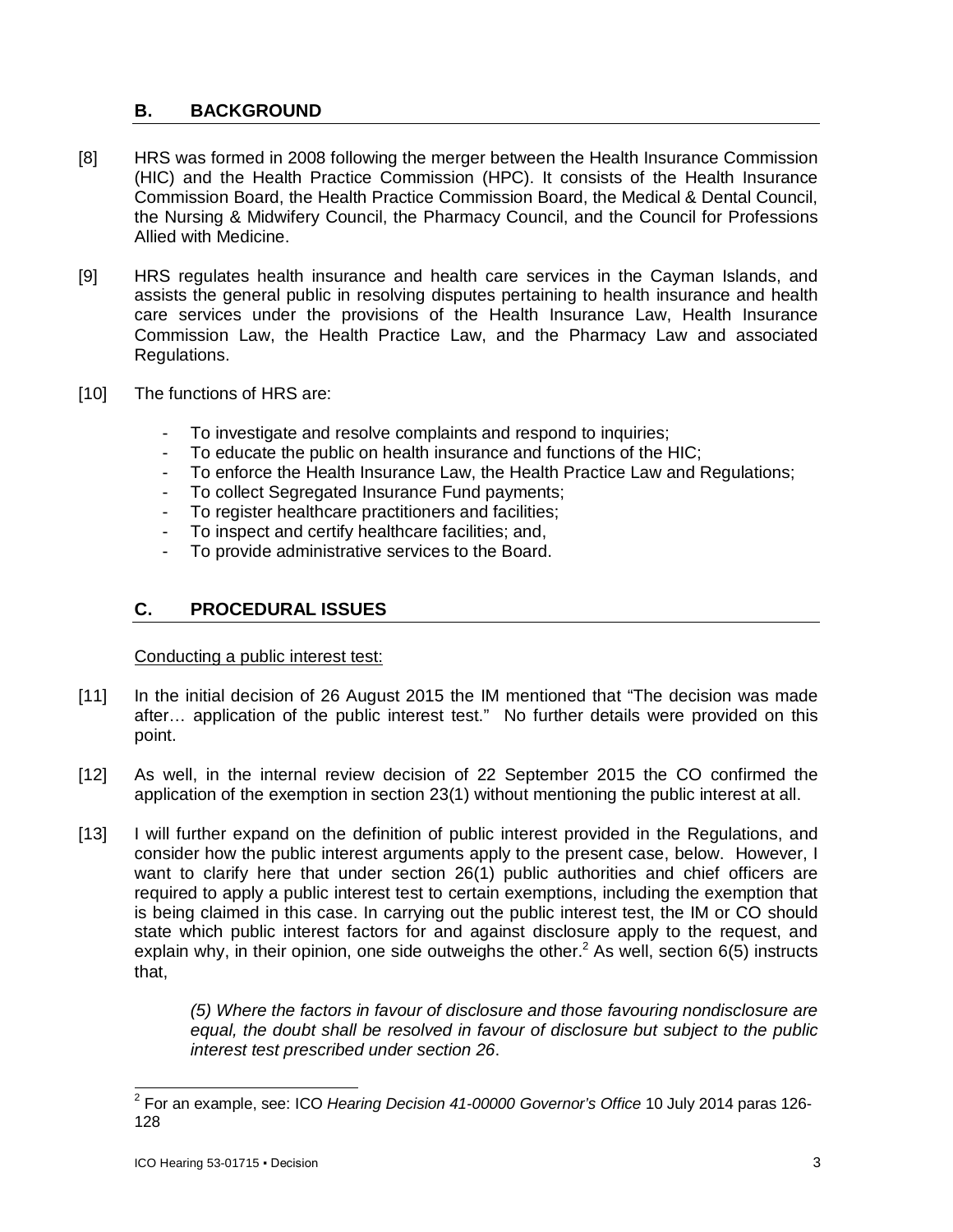[14] It is clear that the public interest test must be meaningfully addressed, and cannot simply be casually mentioned or ignored, as the IM and CO respectively did in the initial and internal review decisions. Neither the IM's nor the CO's approach is acceptable, and both have failed to meet the obligation under section 26(1) to conduct a public interest test when section 23(1) is engaged, as they claim to be the case, and have therefore failed to meet their obligations under sections 7(5), 34(3)(a) and 27.

### Third party notification:

- [15] In the informal resolution stage of the appeal, the ICO encouraged HRS to contact the individuals whose qualifications were requested by the Applicant, in order to find out whether they would object to the disclosure. HRS wrote to the Human Resources Director at HCCI on 21 October 2015, and received a response from the HCCI Project Director the next day. The Director responded that HCCI was "not in agreement with providing info on the FOI request", as already fully quoted above.
- [16] I am concerned by this approach, for the following reason. The request was for personal information relating to individuals working for the HCCI, as further discussed below. Although there is no legal requirement under the Regulations for a public authority to consult with third party individuals when it is not their intention to disclose the personal information relating to those individuals, as was the case here, it is acceptable (and perhaps even advisable) to consider the opinion of the individuals in the course of an appeal, since the ultimate outcome may be that their personal information is ordered disclosed. Therefore, I approve of the approach taken by HRS towards involving HCCI, as encouraged by the ICO's Appeals and Compliance Analyst.
- [17] However, the intention was to get advice from the individuals concerned, not from their employer, HCCI. Since the response from the HCCI Project Director was given within 24 hours, I doubt very much that all 23 medical staff, whose information this request relates to, were consulted. There is no objection to a collective response from the individuals, but I do not consider it appropriate for their employer to assume this responsibility for them, without, apparently, consulting the individuals concerned.
- [18] For these reasons I do not consider the response from HCCI as reasonably representative of the opinion of the individuals involved, and I will therefore disregard the opinion expressed by the HCCI Project Director since I do not know whether it represents the views of the individuals, who are the only relevant third parties.

### **D. ISSUES UNDER REVIEW IN THIS HEARING**

- [19] The issue under review in this hearing is:
	- **Whether the responsive records are exempt from disclosure under section 23(1) of the FOI Law, and, if so, whether access shall nonetheless be granted in the public interest.**
- [20] The responsive records are the qualifications of all the medical doctors employed at HCCI, i.e. their physical degrees and diplomas.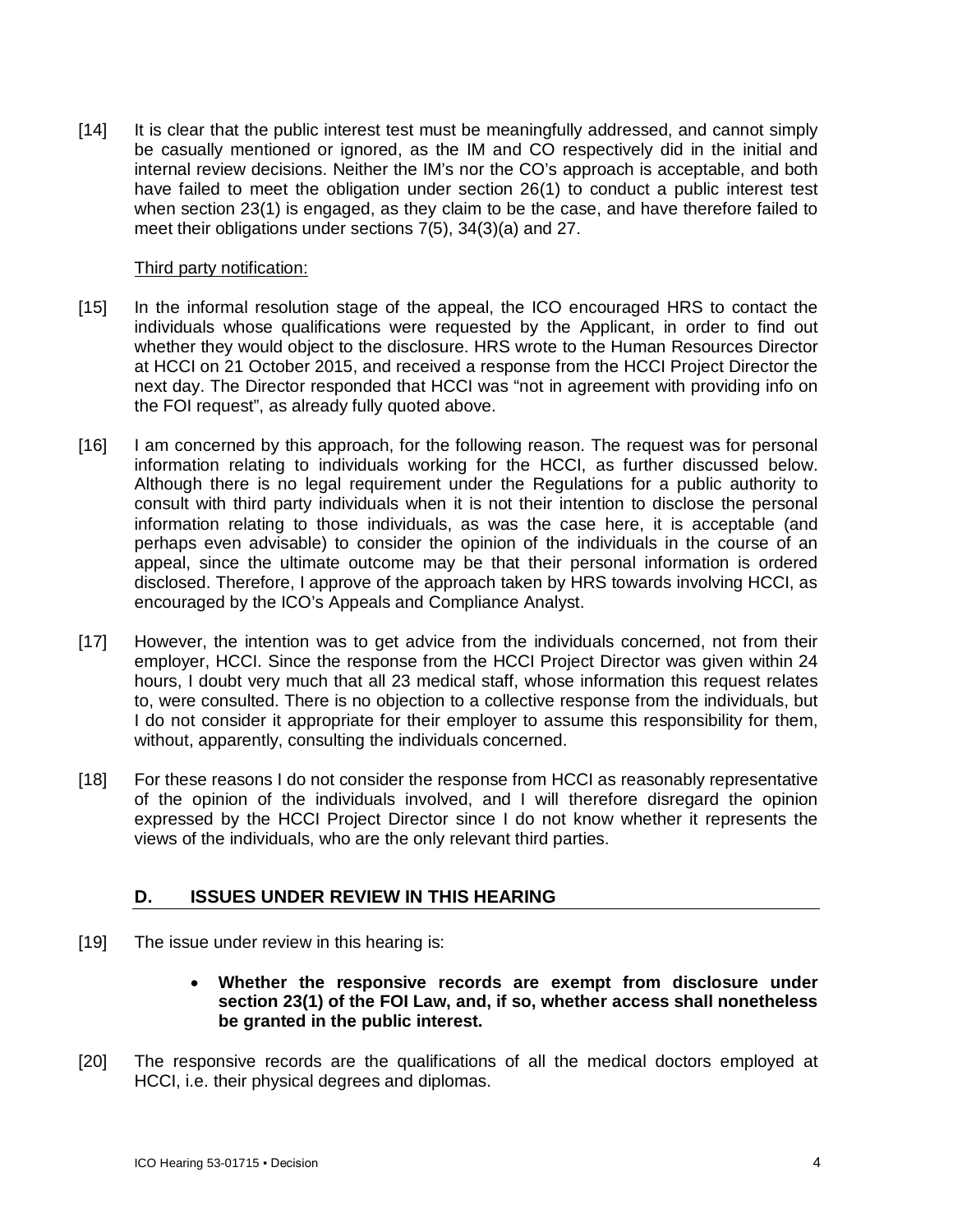[21] I have seen only seven of the qualifications, but I am satisfied that this sample is representative of the entire series of responsive records, and suffices to reach valid conclusions in this Hearing. This position is supported by the fact that the ICO's Appeals and Compliance Analyst visited the offices of the HRS in an earlier phase of the appeal and inspected the 30-some qualifications relating to all the doctors, and verified that they all contain the same types of information.

### **E. CONSIDERATION OF ISSUES UNDER REVIEW**

- **Whether the responsive records are exempt from disclosure under section 23(1) of the FOI Law, and, if so, whether access shall nonetheless be granted in the public interest.**
- [22] Section 23(1) provides an exemption from the general right to access in section 6(1), as follows:

*23. (1) Subject to the provisions of this section, a public authority shall not grant access to a record if it would involve the unreasonable disclosure of personal information of any person, whether living or dead.*

[23] Regulation 2 defines "personal information" as follows:

*"personal information" means information or an opinion (including information forming part of a database), whether true or not, and whether recorded in a material form or not, about an individual whose identity is apparent, or can*  reasonably be ascertained, from the information or opinion, including but not *limited to-*

- *(a) the individual's name, home address or home telephone number;*
- *(b) the individual's race, national or ethnic origin, colour or religious or political beliefs or associations;*
- *(c) the individual's age, sex, marital status, family status or sexual orientation;*
- *(d) an identifying number, symbol or other particular assigned to the individual;*
- *(e) the individual's fingerprints, other biometric information, blood type, genetic information or inheritable characteristics;*
- *(f) information about the individual's health and health care history, including information about a physical or mental disability;*
- *(g) information about the individual's educational, financial, employment or criminal history, including criminal records where a pardon has been given;*
- *(h) anyone else's opinions about the individual; or*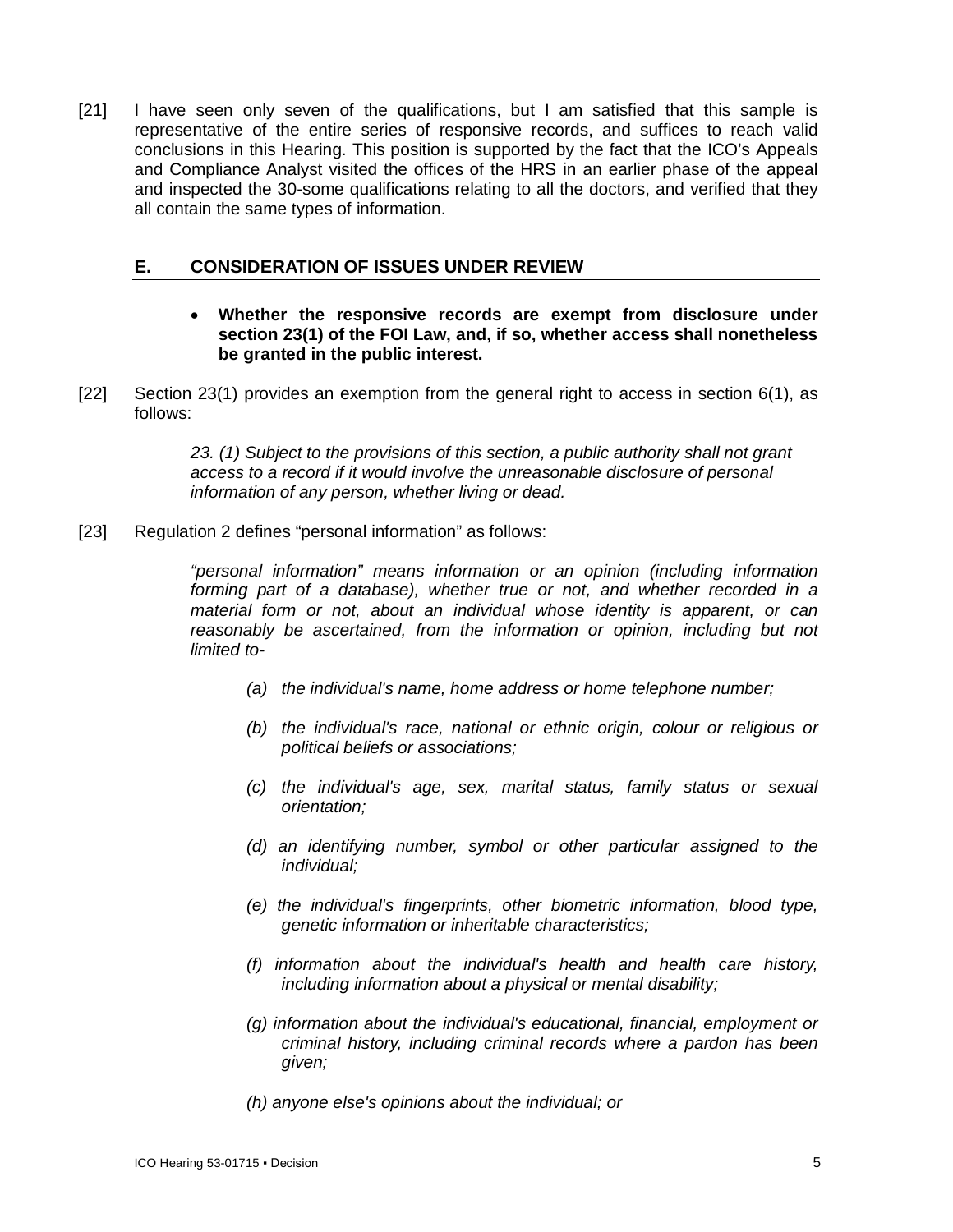*(i) the individual's personal views or opinions, except if they are about someone else;*

*but does not include-*

- *(i) where the individual occupies or has occupied a position in a public authority, the name of the individual or information relating to the position or its functions or the terms upon and subject to which the individual occupies or occupied that position or anything written or recorded in any form by the individual in the course of and for the purpose of the performance of those functions;*
- *(ii) where the individual is or was providing a service for a public authority under a contract for services, the name of the individual or information relating to the service or the terms of the contract or anything written or recorded in any form by the individual in the course of and for the purposes of the provision of the service; or*
- *(iii) the views or opinions of the individual in relation to a public authority, the staff of a public authority or the business or the performance of the functions of a public authority;*
- [24] Section 26(1) provides the following:

*26. (1) Notwithstanding that a matter falls within sections 18, 19 (1) (a), 20 (b), (c) and (d), 21, 22, 23 and 24, access shall be granted if such access would nevertheless be in the public interest.*

*(2) Public interest shall be defined in regulations made under this Law.*

[25] Regulation 2 defines the public interest as follows:

*"public interest" means but is not limited to things that may or tend to-*

- *(a) promote greater public understanding of the processes or decisions of public authorities;*
- *(b) provide reasons for decisions taken by Government;*
- *(c) promote the accountability of and within Government;*
- *(d) promote accountability for public expenditure or the more effective use of public funds;*
- *(e) facilitate public participation in decision making by the Government;*
- *(f) improve the quality of services provided by Government and the responsiveness of Government to the needs of the public or of any section of the public;*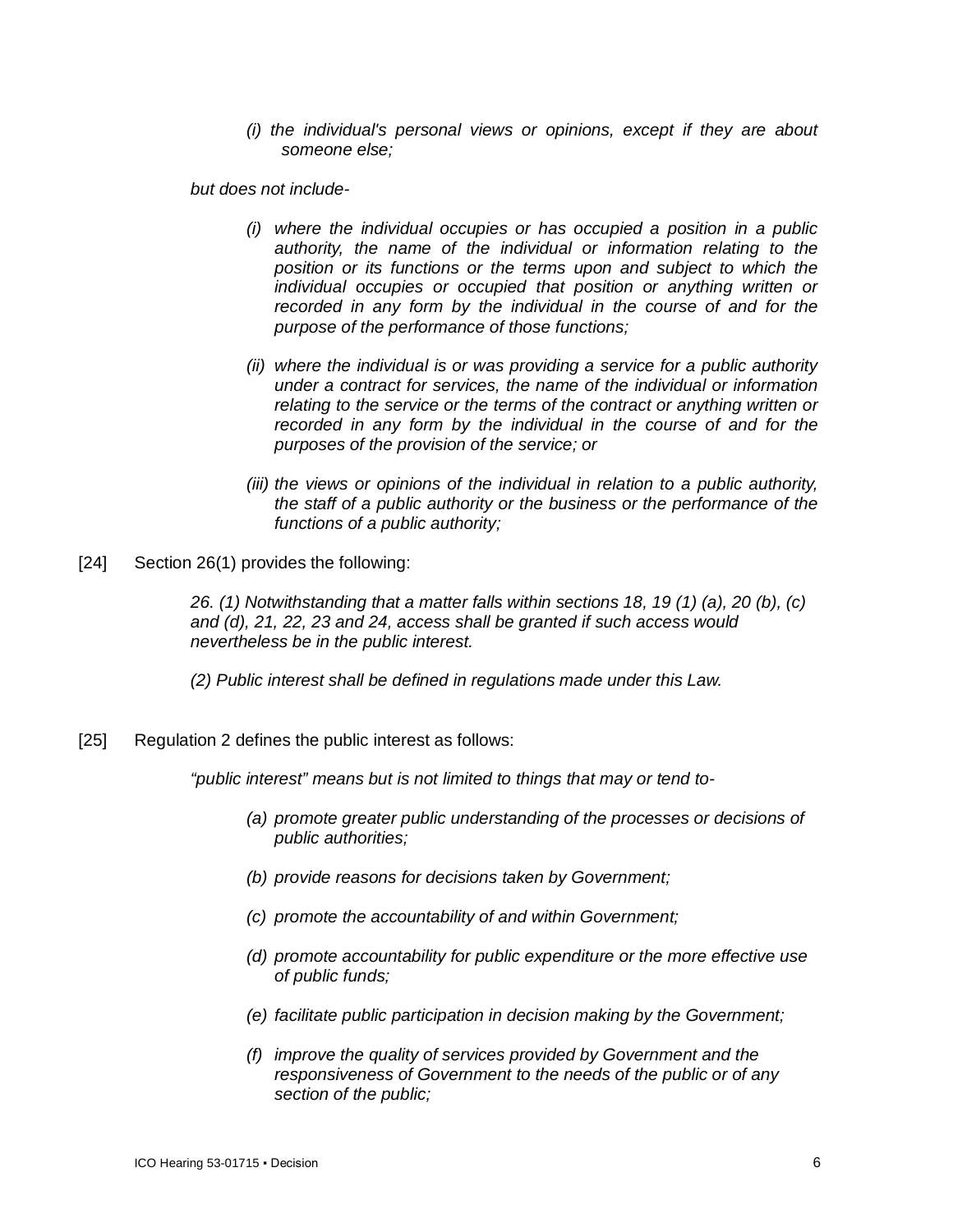- *(g) deter or reveal wrongdoing or maladministration;*
- *(h) reveal information relating to the health and safety of the public, or the quality of the environment or heritage sites, or measures to protect any of those matters; or*
- *(i) reveal untrue, incomplete or misleading information or acts of a public authority.*

### The position of the Department:

[26] HRS states that the responsive records "[contain] each practitioner's personal information and other exempt matter." Furthermore,

> *Disclosure would entail releasing the of [sic] personal information, educational record and other documents and granting of access to a record that would involve the unreasonable disclosure of such personal information of all persons involved.*

- [27] HRS points to the third party notification and consultation, also discussed above, saying "this feedback was noted and taken into consideration when the final decision was being made [not] to release these records."
- [28] HRS states, but does not provide any supporting evidence or argumentation, that "granting access to these records would involve the unreasonable disclosure of practitioners [sic] personal information."
- [29] HRS is equally sparse with its views on the public interest, simply asserting that "the disclosure of these records would have not have been in the best interest of the public", and that "The decision of the public authority was made after compliance with FOI Law & Regulation, careful consideration of and [sic] third party response, balanced with public interest test".
- [30] HRS also claims that the responsive records were "entrusted" to the Medical and Dental Council (MDC) and HRS itself, and that disclosure would amount to "a breach of confidentiality related to [the] MDC code of conduct, and to [the Health Practitioners Law (2013 Revision)]".
- [31] HRS states that the responsive records were provided "for their regulatory purposes, with the knowledge that they would be held in confidence and for that purpose. The Public authority has a right to maintain all records confidentiality".
- [32] Finally, HRS also asserts the following:

*The HCCI was in the process of putting the Doctors certificates on the walls at the facility and an offered [sic] was extended to the applicant for an opportunity to attend and inspect them there.*

#### The position of the Applicant:

[33] The Applicant has not provided a submission or reply submission.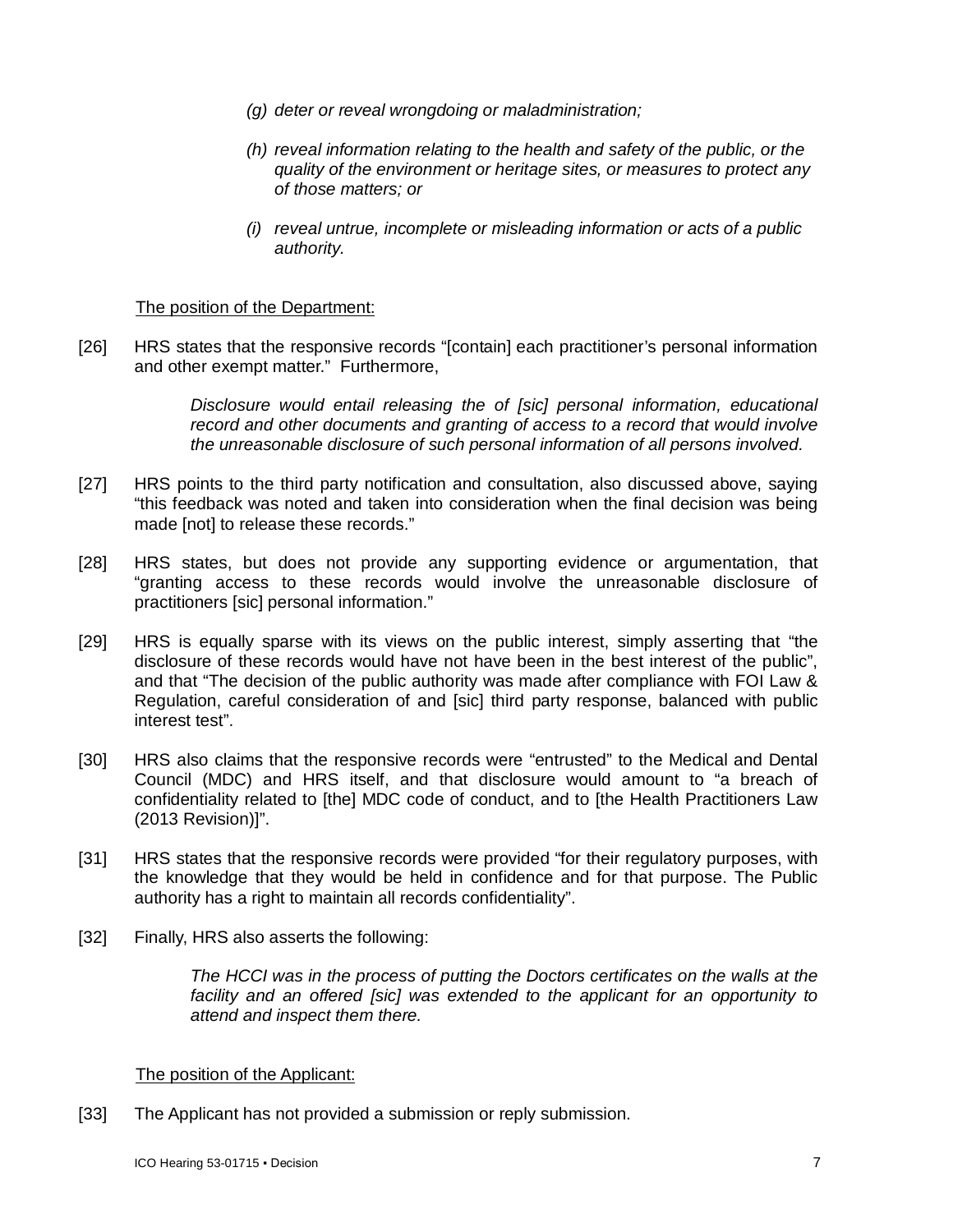Discussion:

- [34] As explained in ICO Guidance, determining whether the exemption in section 23(1) is engaged involves three tests. In deciding whether to disclose what appears to be personal information, the IM must consider all three of these questions:
	- 1. Whether the information …is personal information (taking into account the full definition in the Regulations);
	- 2. If so, whether it would be unreasonable to disclose the information; and,
	- 3. Whether the public interest nonetheless requires disclosure. $3$

## **1. Is the information in the responsive records personal information?**

[35] Keeping in mind the definition of personal information in the Regulations, it is evident that each responsive record carries an individual's name and consists of "information… recorded in a material form… about an individual whose identity is apparent". More specifically, the information contained in each of the responsive records consists of "(g) information about the individual's educational… history".

## [36] **Therefore, the responsive records consist of personal information.**

# **2. If so, would it be unreasonable to disclose the information?**

[37] In Hearing  $9-01610^4$  - which (as it happens) also dealt with records of the HRC - the former Information Commissioner laid out the questions that should be considered when deciding whether disclosure would be unreasonable under section 23. These questions are also explained in detail in guidance available on the ICO website. $5$  My consideration of these questions is as follows:

# **(i) Is the information sensitive?**

While it is common practice to put degrees and qualifications on public display, and the subject individual of the qualifications can reasonably be assumed to be proud to inform the world that they possess a degree or diploma, there may be information on a degree or diploma which could be used malevolently in the context of identity theft. For example, a diploma or degree typically contains a person's full name (i.e. including their middle name), where they went to school, the year they graduated and sometimes even the grades they achieved if the diploma includes the words, "with

j

 $3$  See part 10 of the ICO Guidance on Personal Information:

<http://www.infocomm.ky/images/IM%20Seminars%20Series%20II%20Personal%20Information%2> 0Handout%20-%20June%202013.pdf 4

Information Commissioner *Hearing 8-01610 Decision Health Regulatory Services (HRS*) 4 March 2011, pp.10-11.

 $5$  See the ICO's quidance document for Information Managers on the exemption relating to personal information:

<http://www.infocomm.ky/images/IM%20Seminars%20Series%20II%20Personal%20Information%2> 0Handout%20-%20June%202013.pdf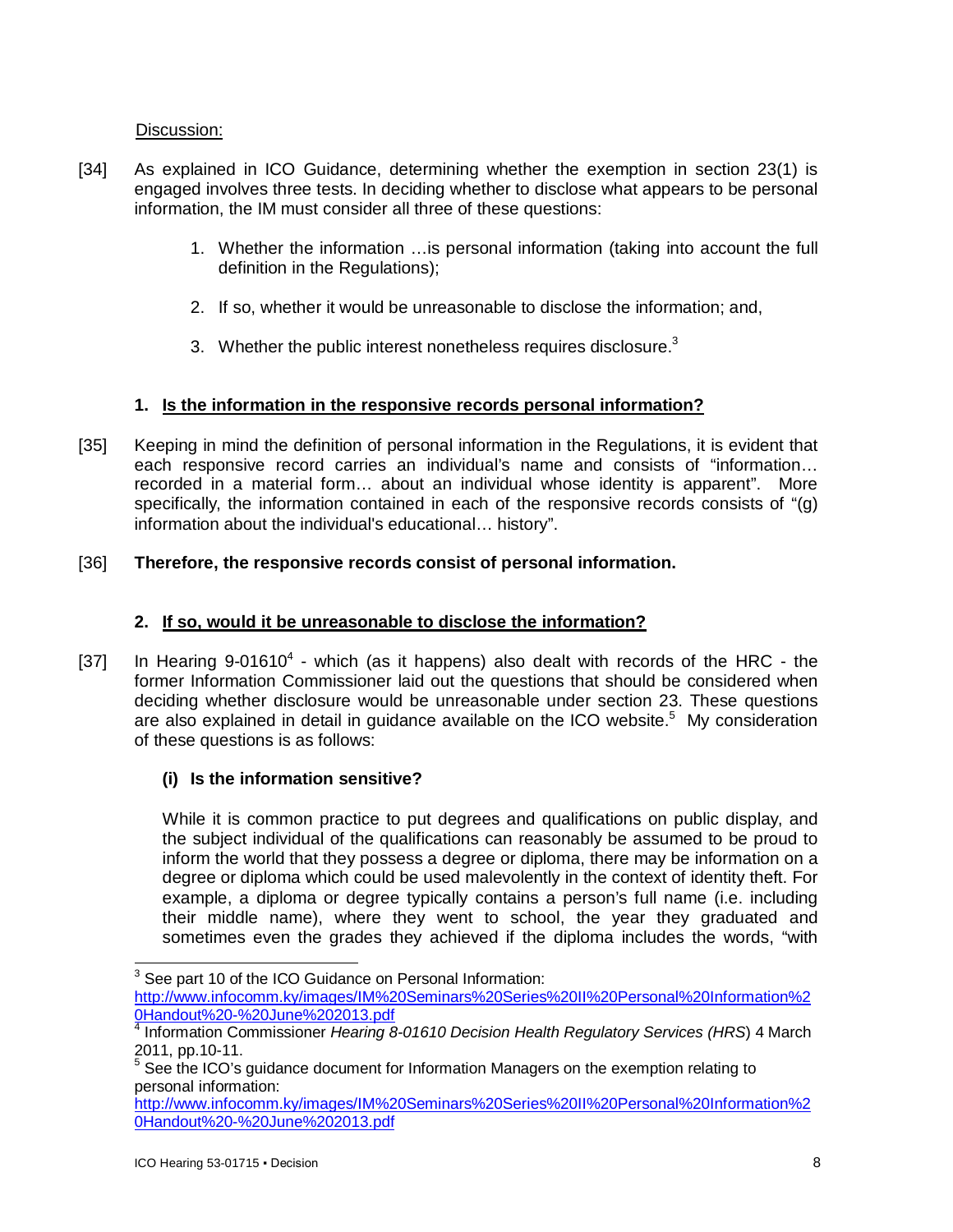Distinction", "with Merit" or "with Honours". A copy of such a record could be very useful to someone with nefarious intent.

In raising this point, I am not suggesting that the Applicant would use the information maliciously in any way. However, this request is a general request and not a request for the personal information of the Applicant himself. If I were to find that the responsive records are not exempted, they would be disclosed to the world at large. In that context I find the information somewhat sensitive.

### **(ii) Would disclosure prejudice the privacy of an individual?**

Given that the individuals to whom the responsive records pertain are not public servants, and that the responsive records are held by HRS only through its regulatory responsibility under the applicable legislation and the agreement between the Cayman Islands Government and HCCI, I consider the information in the responsive records private in nature.

Although I do not believe disclosure would greatly invade the privacy of the individuals, I nonetheless recognize that it is unlikely that the subject individuals would reasonably expect copies of their degrees and diplomas to be published to the world at large. Therefore, I believe disclosure of the responsive records would prejudice the privacy of the individuals named in those documents.

### **(iii)Would disclosure prejudice the public authority's information gathering capacity (e.g. as a regulator)?**

Since the regulatory role of the HRS appears to be adequately defined in the applicable legislation and the agreement between the Cayman Islands Government and HCCI, I do not believe disclosure would in any way impede or prejudice the information gathering capacity of the HRS or any other public authority.

### **(iv) Has the information "expired"**

The information is current, and has not lost any sensitivity due to being expired.

#### **(v) Is the information required for the fair determination of someone's rights?**

No link has been argued or demonstrated between any individual's rights and the disclosure of the responsive records.

#### **(vi)Would the social context render disclosure reasonable?**

While medical doctors often hang a copy of their degrees and diplomas on their office walls, I doubt that many would allow anyone taking a copy of those documents. The information in the responsive records pertains to private individuals not paid for by the public purse, and I am not aware of any applicable social context which would render disclosure reasonable, and none has been argued.

#### **(vii). Is there any suggestion of procedural irregularities or wrongdoing?**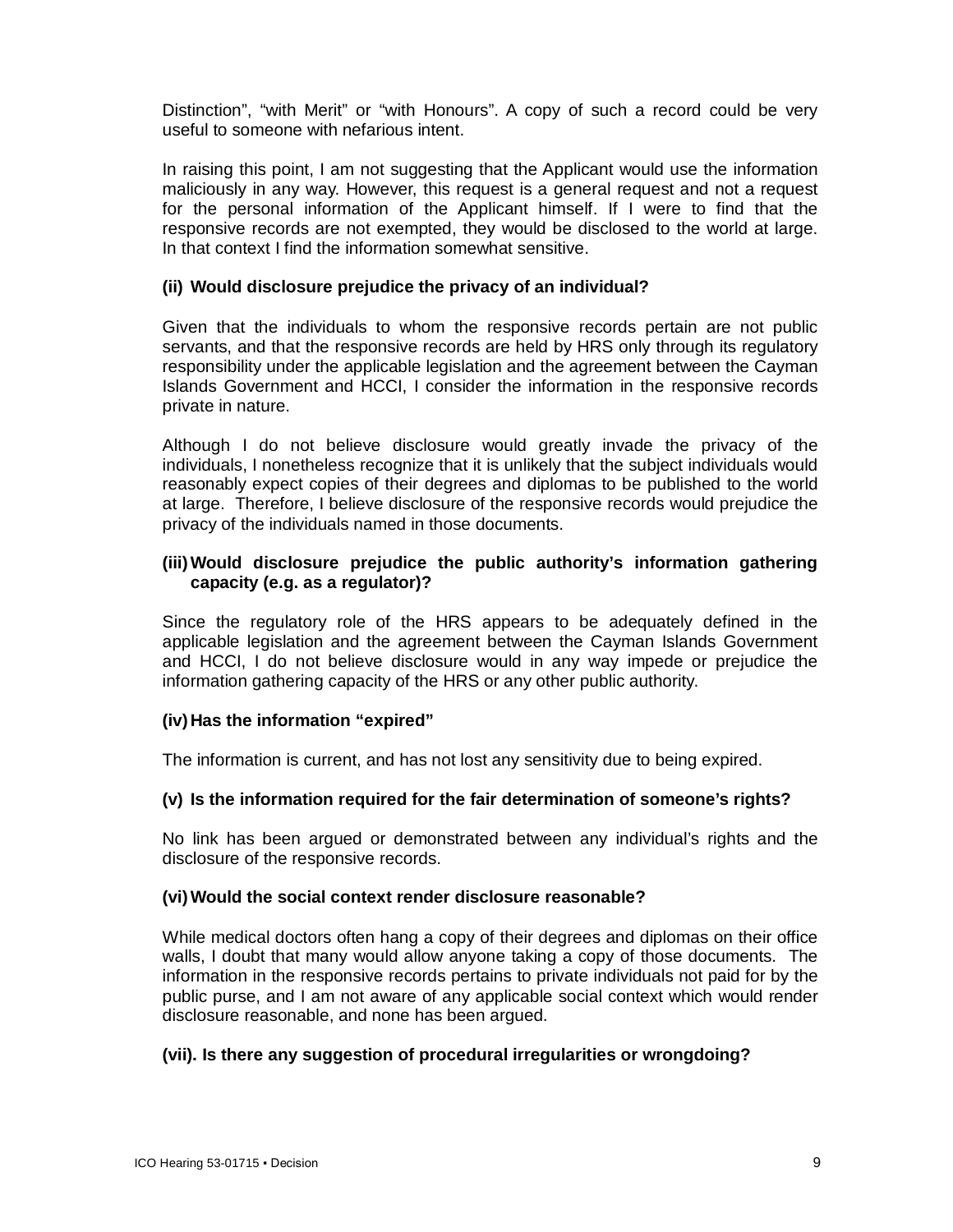No procedural irregularities or wrongdoing have been argued before me. Neither have I encountered any irregularities or suggestion of wrongdoing in reviewing the responsive records made available to me.

### [38] **Therefore, in considering the above question, I conclude that it would be unreasonable to disclose the responsive records.**

- [39] In regard to the requirement in section 12(1) to withhold and redact only information that is actually exempted from a responsive record, I have considered whether the responsive records could be redacted, but I find that this would not result in the disclosure of reasonably intelligible and meaningful records.
- [40] **Consequently, the disclosure of redacted records is not possible in this case.**
- [41] **Having found that the responsive records consist of personal information which would be unreasonable to disclose, I find that the exemption in section 23(1), relating to personal information, is engaged.**

### **3. Whether the public interest nonetheless requires disclosure?**

- [42] Having found that the exemption in section 23(1) is engaged, I must now consider whether disclosure is nonetheless required in the public interest, as required by section 26(1), taking into account the definition of "public interest" in Regulation 2.
- [43] Above, I have already commented on the paucity (or total absence) of arguments relating to the public interest in the initial decision and internal review. It is disappointing to note that HRS's hearing submission does not add anything tangible in regard to the public interest. HRS simply states that disclosure would not be in the "best interest of the public", and that they have "balanced" their decision to withhold the responsive records "with public interest test [sic]." No further details are provided.
- [44] For his part, as already stated above, the Applicant has not made a submission or reply submission, and has not presented me with any applicable public interest arguments, either.

#### Public interest factors in favour of disclosure:

- [45] As the public authority tasked with regulating the medical professions HRS is accountable to the public for ensuring that all medical staff are properly certified to practice medicine in the Cayman Islands, in accordance with applicable legislation and the agreement between the Cayman Islands Government and HCCI. Proper certification of medical staff is a matter of public interest, since an uncertified doctor potentially represents a significant risk to public health and safety, and to the wellbeing of these Isles and its inhabitants.
- [46] Therefore, there is a public interest argument in support of the disclosure of the qualifications, degrees and diplomas of medical staff, including medical staff operating in the private sector, in order to promote the accountability of HRS as a regulator.
- [47] However, I consider this public interest argument weak, since the information in question is private in nature, and there is no suspicion or suggestion of wrongdoing on the part of the HRS or HCCI in regard to the qualifications of medical staff. The Applicant has not provided any further insight in this regard.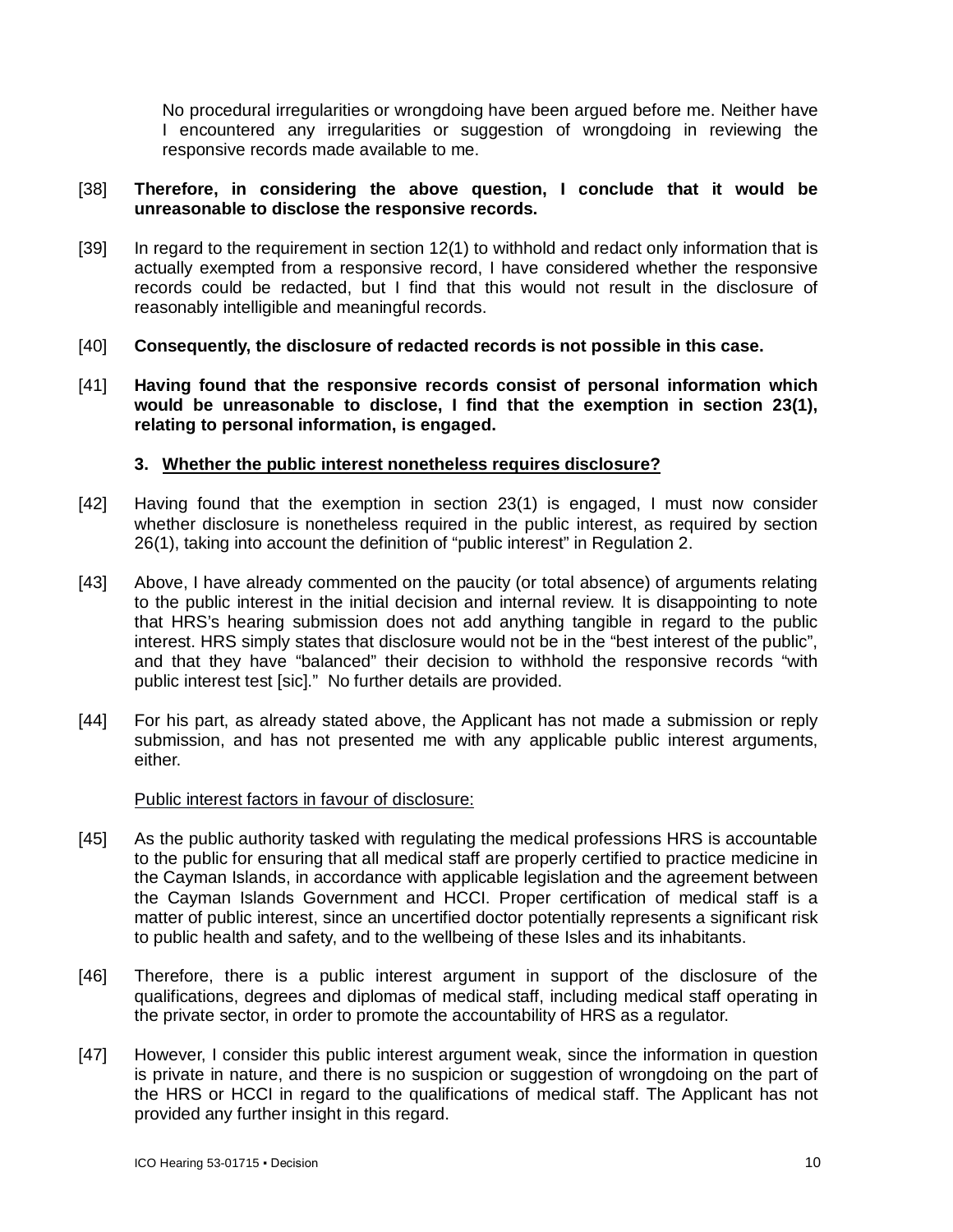### Public interest factors against disclosure:

[48] There is a strong public interest in protecting personal information. This is not a matter of private interest, but clearly a public interest. Private individuals who are by law required to provide their personal information to the government for regulatory purposes, have a reasonable expectation that their information will not be disclosed to the general public, barring any countervailing circumstances such as a suspicion of wrongdoing, or where the information has "expired". Such countervailing circumstances have not been argued and appear not to be relevant in the present case. Disclosing such information may constitute a breach of their privacy.

### [49] **Having balanced the public interest factors for and against disclosure, I find that it would not be in the public interest to disclose the responsive records. Therefore, the responsive records remain exempted under section 23(1).**

- [50] In its submission HRS appears to argue for an additional exemption, relating to confidentiality, without naming it explicitly. HRS states that "it would be considered a breach of the confidentiality related to, MDC code of Conduct, and to HPL (2013 Revision)", and that "This information was entrusted to the MDC in confidence… and the HRS] has a right to maintain all records confidentiality".
- [51] This appears to refer to the exemption relating to breach of confidence in section 17(b)(i), which protects information from disclosure where "the disclosure would.. constitute an actionable breach of confidence."
- [52] I have commented elsewhere that public authorities must do better than propose exemptions haphazardly and late.<sup>6</sup> Considering the tentative way HRS puts forward the confidentiality arguments, and especially since I have already found that the responsive records are exempted under another exemption, I do not intend to explore whether the responsive records may also be exempted under section 17(b)(i).

# **F. FINDINGS AND DECISION**

Under section 43(1) of the *Freedom of Information Law, 2007* for the reasons stated above I make the following findings and decision:

- 1. The responsive records held by the Department of Health Regulatory Services (HRS) constitute the personal information of the doctors whose qualifications they document.
- 2. It is unreasonable to disclose the responsive records.
- 3. It is not in the public interest to disclose the responsive records.

 $\overline{a}$ <sup>6</sup> See: Information Commissioner *Hearing 43-00814 Decision Portfolio of Legal Affairs* 10 April 2015 paras 18-21; as well as: Information Commissioner *Hearing 45-00000 Decision The Governor's Office* 15 February 2016 para 157